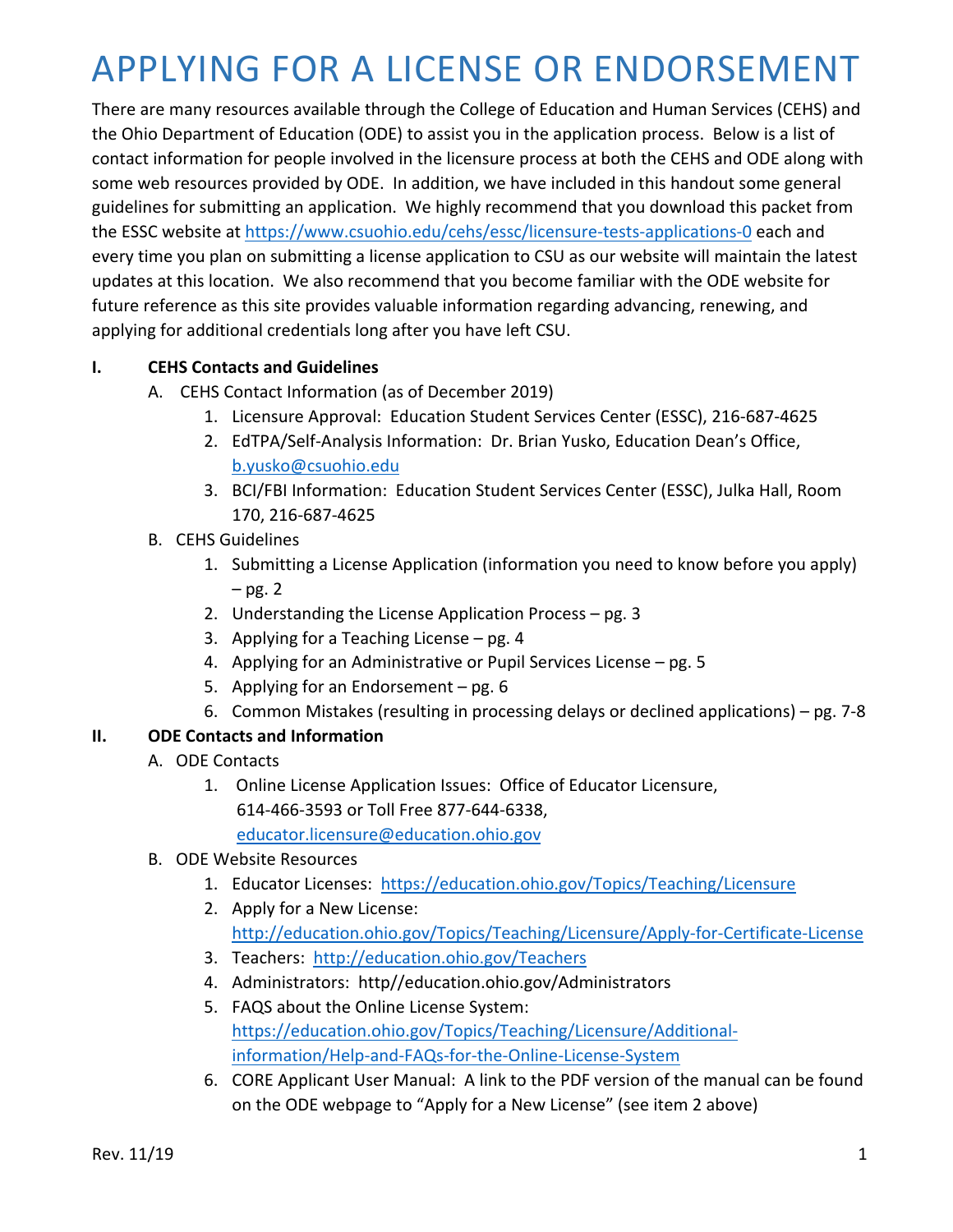# SUBMITTING A LICENSE APPLICATION

### BEFORE YOU APPLY

- All courses required for a license or endorsement must be completed and final grades posted.
- Degrees must be awarded for all undergraduates and graduate students in the following master's or psychology specialist programs: Educational Administration, School Counseling, School Speech Language Pathologist and School Psychology.
- All required OAE's must be taken, passed and "official" results received (typically two to six weeks after taking the exam). "Unofficial" results received the day of the exam cannot be used to apply for your credential. Students in Chinese, French, or Spanish licensure programs must submit passing scores on the ACTFL OPI and WPT directly to the ESSC, JH 170 (or by email at coe.advising@csuohio.edu) prior to applying for your license. Students in Speech Language Pathology or School Psychology should submit passing scores on their respective Praxis II exams directly to the ESSC, JH 170 (or by email at coe.advising@csuohio.edu) prior to applying for your license.
- For students completing student teaching, you must receive a notice that you have passed your EdTPA (letters/emails are sent out roughly two weeks after the end of the semester). If you had student teaching waived, you must receive a notice that you have passed your selfanalysis (letters/emails also sent out roughly two weeks after the end of the semester).
- For students applying for their first license, you must have a current (no older than one year) BCI/FBI background check on file with ODE. Note: Please use your social security number when completing the form to request a background check via electronic fingerprinting as it is the only way ODE can match your license application with your BCI/FBI results.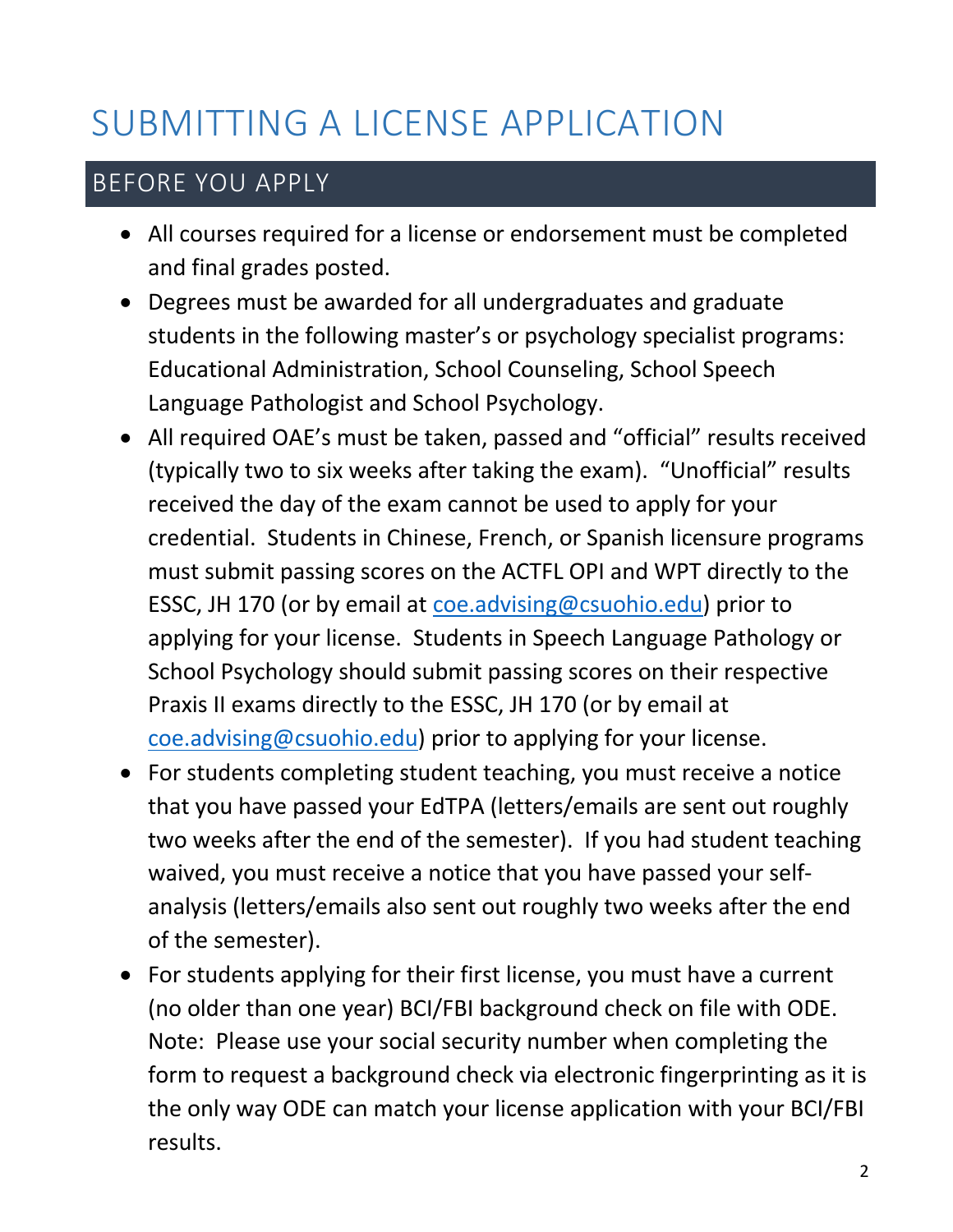# UNDERSTANDING THE APPLICATION PROCESS

### WHO DOES WHAT AND WHEN

- Students are to sign into OH|ID to create an account (if you have not done so previously). The link: https://ohid.ohio.gov
- Once you have completed your application, selected Cleveland State University 062950 as the "Educator Preparation" Ohio College or University, and make payment, your completed application will be electronically sent to the Education Student Services Center (ESSC) at Cleveland State.
- A licensure specialist in the ESSC will review your file to ensure all course work is successfully completed, all exams are taken and passed, and all other requirements for the license/endorsement is met. Please allow one to two weeks (possibly longer at the end of a semester) for the ESSC to review your application. If you have any questions regarding the licensure application process, please contact the ESSC at 216-687-4625.
- If there are issues with your application, the licensure specialist will notify you by email (be sure your email is correct on your application). It is important that you respond quickly to any email you receive as license applications can only remain 60 days in the ESSC's queue before they are declined by ODE. Resolving any issue that may result in declining your application can be done by the ESSC within the 60 day period with no penalties for reapplication at a later date. However, if ODE declines your application, you will pay a reapplication fee for a subsequent submission.
- If your application is approved by the ESSC, your application will be electronically forwarded to the ODE for further review. ODE will check for a current BCI/FBI background check and passing scores on all required exams and will notify you by email of missing requirements or that your credential has been issued.
- To check on your application status throughout this process, return to the CORE Dashboard using the following link: https://coreprodint.ode.state.oh.us/CORE2.3/ODE.CORE.EducatorProfile.UI/Educ atorSearch.aspx
- As a cautionary note, we highly recommend that you apply for your license within two years of your completion term. License applications submitted after two years may require completion of additional requirements, tests, or course work.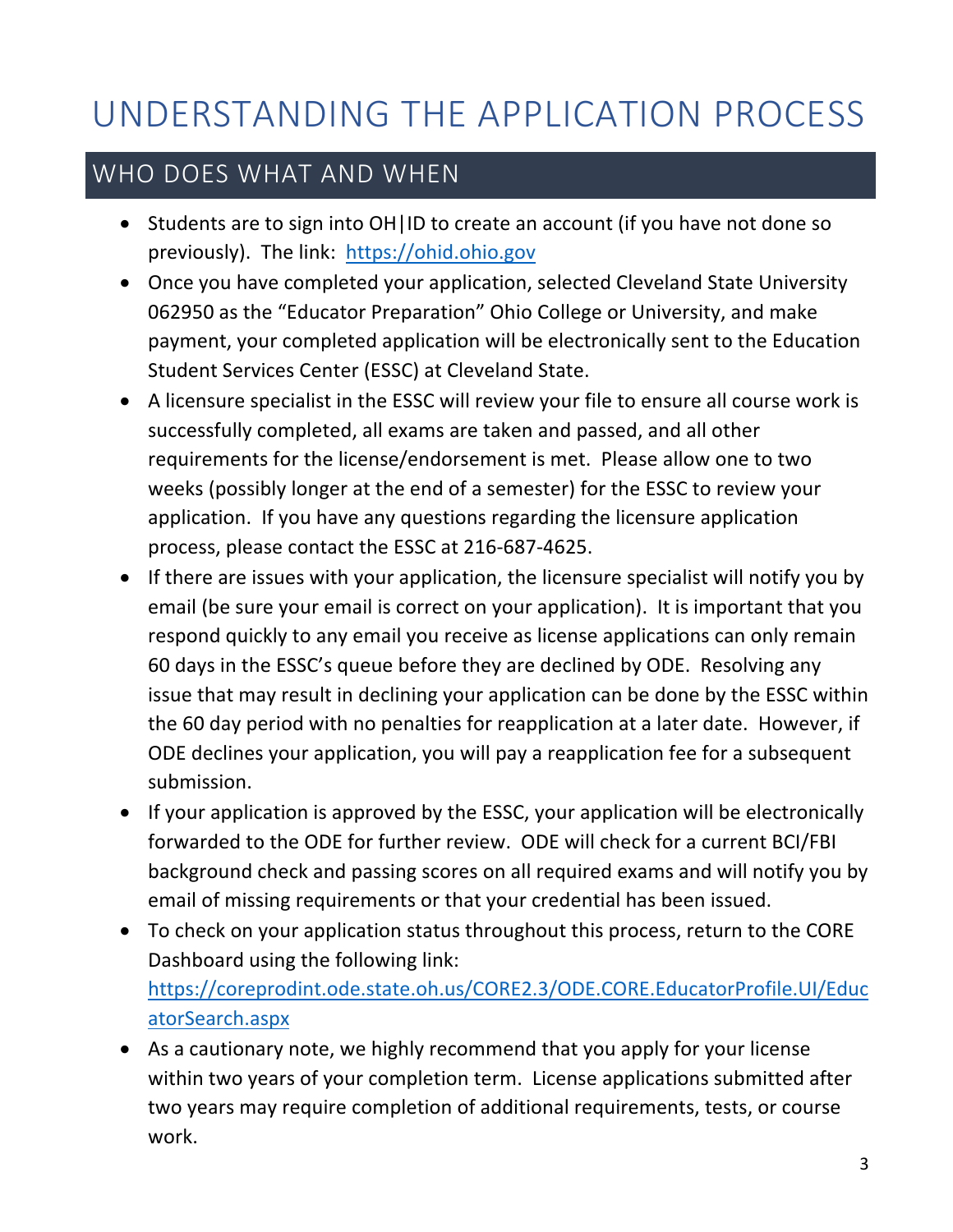# APPLYING FOR A TEACHING LICENSE

#### UNDERSTANDING CREDENTIAL TYPES, LICENSE TYPES AND TEACHING FIELDS

- All students seeking their first teaching license will apply for a 4 Year Resident Educator License. Once you select the 4 Year Resident Educator option, the following license types will appear. Some license types (e.g. Adolescent to Young Adult 7-12) may have additional teaching fields that need to be selected and are noted below. Only those teaching licensure programs available at CSU are listed here.
	- o 4 Year Resident Education Adolescence to Young Adult (7-12)
		- Integrated Language Arts License Code: 050145
		- Integrated Mathematics License Code: 110094
		- Integrated Science License Code: 132010
		- Integrated Social Studies License Code: 150004
	- o 4 Year Resident Educator Early Childhood (P-3) License
	- o 4 Year Early Childhood Intervention Specialist (P-3) License
	- o 4 Year Resident Educator Intervention Specialist (K-12) License
		- Mild/Moderate License Code: 196140
		- Moderate/Intensive License Code: 196142
	- o 4 Year Resident Educator Middle Childhood (4-9) License (requires selection of 2 areas)
		- Language Arts and Reading (4-9) License Code: 050150
		- Mathematics (4-9) License Code: 110100
		- Science (4-9) License Code: 130102
		- Social Studies (4-9) License Code: 150003
	- o 4 Year Resident Educator Multi-Age (P-12) License
		- Chinese License Code: 060102
		- French License Code: 060230
		- Music License Code: 120050
		- § Physical Education License Code: 080305
		- Health is an add-on to Physical Education License Code: 080115
		- § Spanish License Code: 060265
- Upon completion of a resident educator program and submission of a passing Resident Educator Summative Assessment (RESA) to ODE, educators can apply to advance their 4 year Resident Educator license to a 5 year Professional Teaching License. License applications to advance to a 5 year Professional Teaching License are not processed through Cleveland State. Please check with your school district for assistance in advancing, transitioning or renewing any teaching license.
- Educators who currently hold a 4 year Resident Educator Teaching License and want a teaching license under another license type, would still apply for a new 4 year Resident Educator License. Educators who hold a 5 year Professional Teaching License and want a teaching license under another license type, would apply for a new 5 year Professional Teaching License.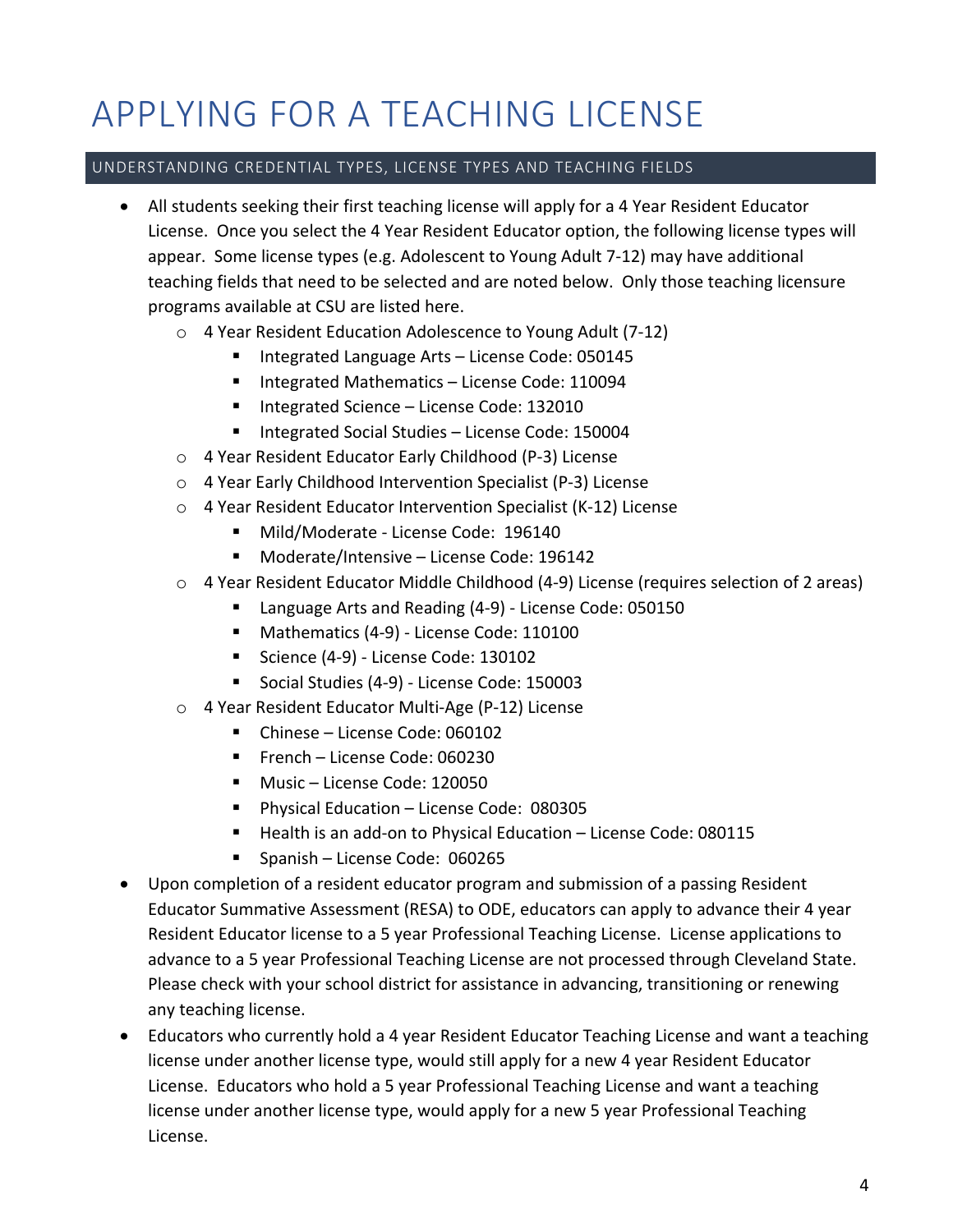# APPLYING FOR A 5 YEAR ADMINISTRATIVE OR PUPIL SERVICES LICENSE

### 5 YEAR ADMINISTRATIVE LICENSES

- Principal Licenses
	- o Principal grades PK-6 License Code: 280100
	- o Principal grades 4-9 License Code: 280200
	- o Principal grades 5-12 License Code: 280300
	- o Principal Eligibility Requirements: Applying for one, two, or three principal areas on a single application requires that you have the appropriate teaching credential and at least two years teaching experience in that particular grade band. You must cite your classroom teaching experience under the Educator Work Experience section of the license application (Note: Do not list any administrative experience as your eligibility is strictly based on your classroom teaching experience). Also, the Work Experience Verification form attached to your program of study must be completed (and submitted to the ESSC) and should match your teaching experience listed on the license application. Note: At this time, CSU does not have an Urban Principal Endorsement.
- Superintendent License (no specific license code)
	- $\circ$  Superintendent Eligibility Requirements: Applicants for a superintendent's license must have three years experience as a principal or administrative specialist. Your principal or administrative experience must be cited under the Educator Work Experience section of the license application (Note: Do not list any classroom teaching experience as your eligibility is strictly based on your principal or administrative experience). Also, the Work Experience Verification form attached to your program of study must be completed (and submitted to the ESSC) and should match your administrative experience listed on the license application.

#### 5 YEAR PUPIL SERVICES LICENSES

- School Counselor License Code: 270200
	- $\circ$  Eligibility: Must have a master's degree in Counseling posted to your transcripts.
- School Psychologist License Code: 270700
	- $\circ$  Eligibility: Must have a psychology specialist degree posted to your transcripts.
- School Speech-Language Pathologist License Code: 270400
	- o Eligibility: Must have a master's degree in Speech Pathology and Audiology posted to your transcripts. SSLP applicants must also apply for a conditional license with the Ohio Speech and Hearing Professionals Board.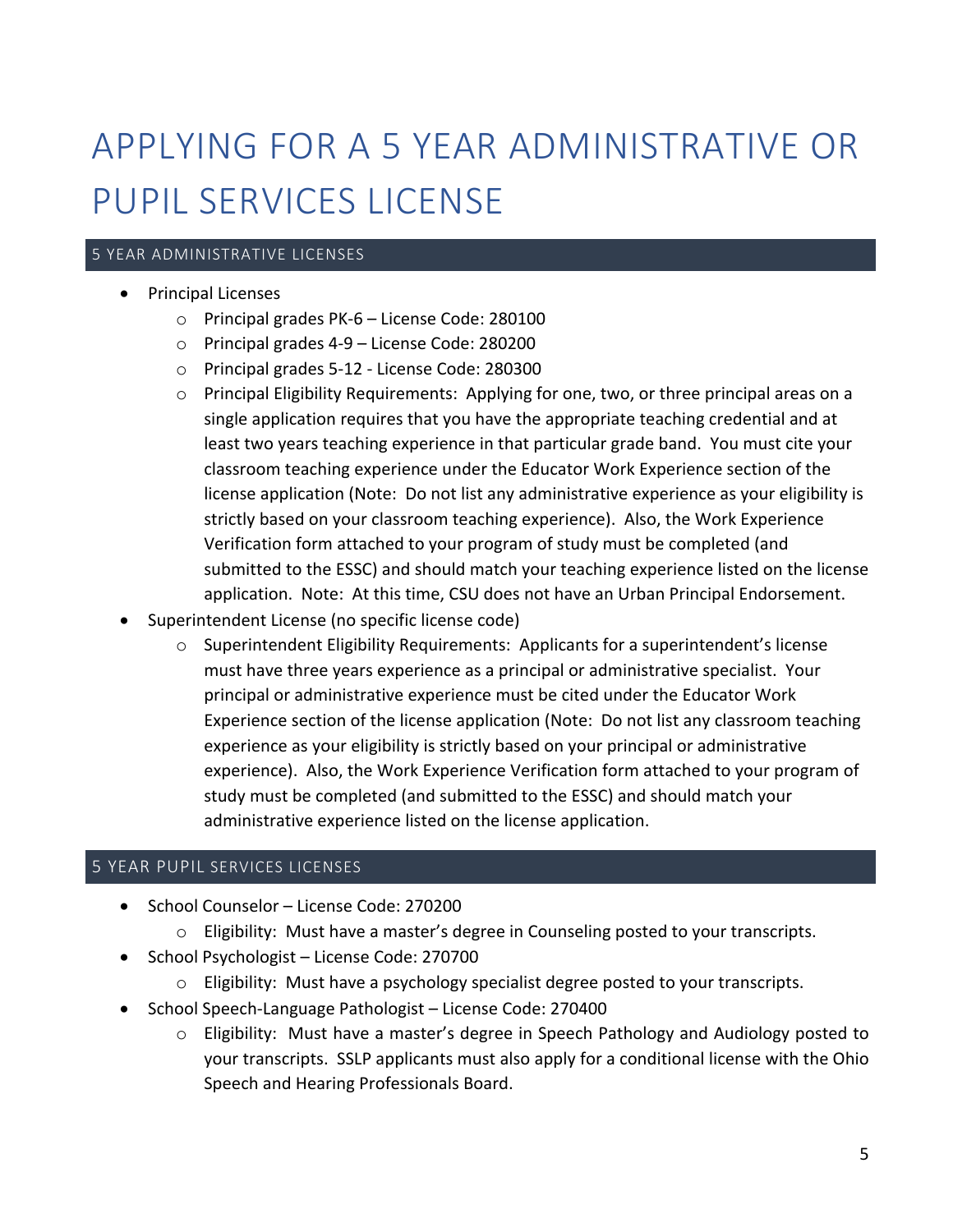## APPLYING FOR AN ENDORSEMENT

### UNDERSTANDING ENDORSEMENTS

- Endorsements are add-ons to an active 4 Year or 5 Year teaching license. Endorsements can only be added to a classroom teaching credential (e.g. cannot add an endorsement to a School Counselor license). Endorsements expire and are renewed at the same time as the teaching credential to which it is attached. The process for applying for an endorsement is slightly different than it is for a new teaching license as you will follow the directions for applicants who already hold an Ohio credential. CSU still receives and reviews all license applications for an endorsement as we check that all required courses are taken and the appropriate OAE exams are passed. Only those endorsement programs available at CSU are listed below.
	- o Computer/Technology Endorsement License Code: 111770
	- o Early Childhood (grades 4-5) Generalist (limited to an Early Childhood P-3 license) License Code: 185000
	- o Gifted Intervention Specialist K-12 Endorsement License Code: 196210
	- o Middle Childhood (grades 4-6) Generalist Endorsements (limited to those who hold a Middle Childhood 4-9 license in two areas):
		- Language Arts and Reading (4-6) License Code: 050155
		- Mathematics (4-6) License Code: 110155
		- Science (4-6) License Code: 130155
		- § Social Studies (4-6) License Code: 150155
	- o Reading Endorsement License Code: 059902
	- o TESOL (Teaching English to Speakers of Other Languages) Endorsement License Code: 050275
- SPECIAL ISSUES REGARDING ENDORSEMENTS:
	- $\circ$  Reading Endorsement is a graduate program and is not available at the undergraduate level. In addition, the Reading Endorsement requires the completion of the following courses: EDL 502, EDL 503, EDL 504, EDL 695 and one elective from the following EDL 511, EDL 512, EDL 513, or EDL 505 (an equivalent undergraduate course may be taken as a substitute for one of these electives). Passage of the OAE 038/039 Reading Subtest I and II does not lead to an endorsement without completion of the five courses noted above. Important Note: Passage of the Praxis 5203 Reading exam taken to meet the Third Grade Reading Guarantee or the OAE 090 Foundations of Reading exam required for Early, Middle and Special Education licensure are not the appropriate tests for the Reading Endorsement and will not result in a Reading Endorsement even if you take the required course work listed above.
	- o Gifted and TESOL There are stand alone Gifted and TESOL licenses that are offered by the State but CSU does not have either of these licensure programs. Only the Gifted Endorsement and TESOL Endorsement are offered at CSU.
	- $\circ$  Gifted Intervention Specialist K-12 Endorsement Students applying for a Gifted Endorsement after January 1, 2019 will be required to take and pass the new OAE 053 Gifted Education exam to obtain the endorsement.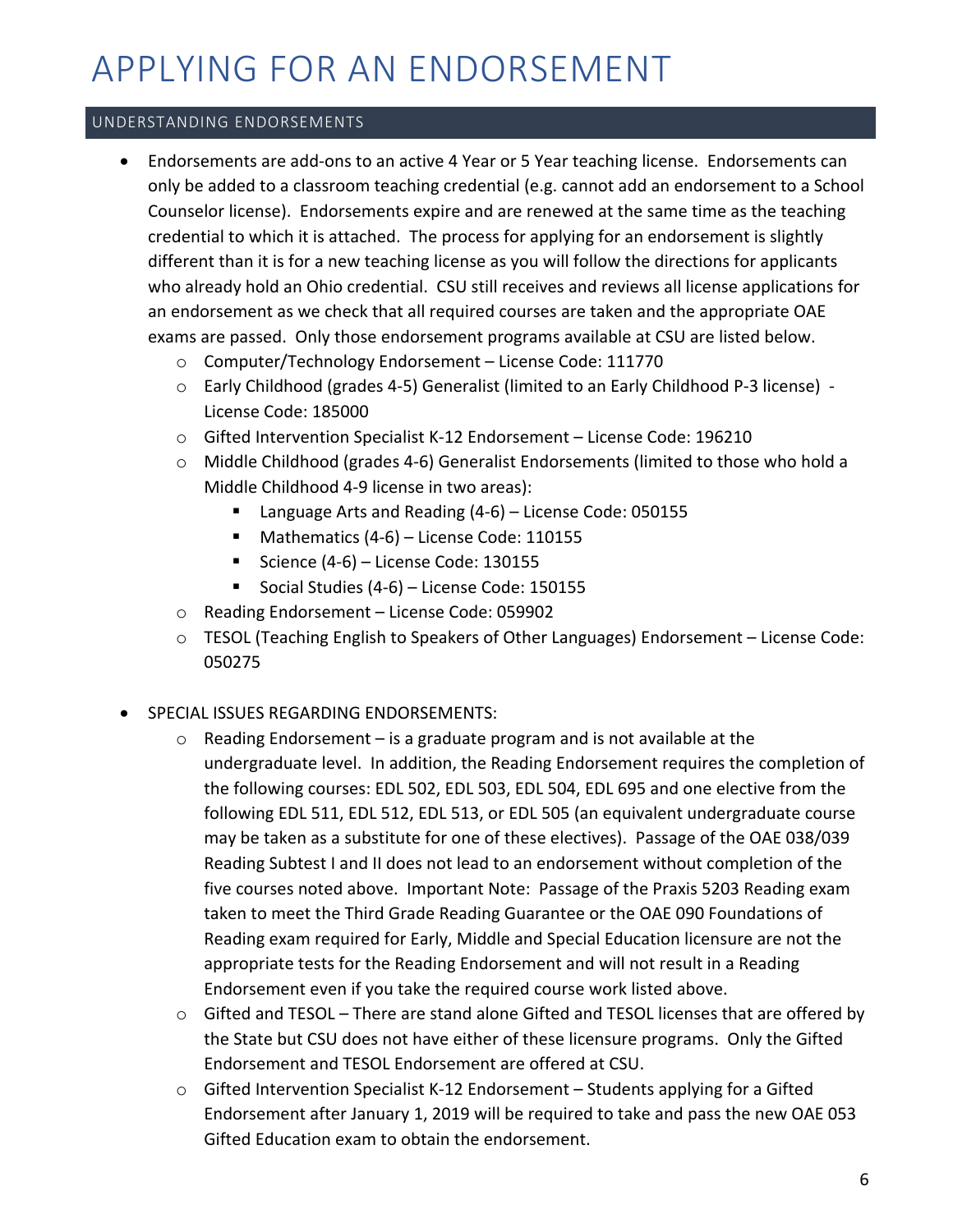# COMMON MISTAKES

### AVOID THESE COMMON ERRORS TO ENSURE A SMOOTH APPLICATION PROCESS

On the ODE website under the topic "Applying for a New License" (see page 1 Item 2 of this packet for the link) there is a link to the PDF version of the CORE Applicant User Manual that we recommend you read prior to submitting a license application. If you have questions regarding the online application, you can contact the Office of Educator Licensure at (Toll free) 877-644-6338. Questions dealing with the submission of a license application and the requirements necessary to submit an application should be referred to CSU's Education Student Services Center at 216-687-4625.

Please note that CSU does not review applications for temporary, substitute, or alternative licenses, aide permits, or applications to transition, advance, or renew a current credential. You should work with your school district who is responsible for reviewing and approving these types of applications. In addition, you do not need to submit transcripts or any other documentation if your application will be forwarded to CSU for review. CSU is responsible for reviewing your transcripts and ensuring all requirements are complete (with the exception of a current BCI/FBI background check which ODE is responsible for reviewing) prior to recommending you for a license.

To ensure a smooth application process, a list of common mistakes to avoid are listed below:

- Applying prematurely
	- o Applying before final grades are posted or degree awarded
	- o Applying before you receive "official" results of your OAE exams (which may take two to six weeks after you take the exam)
	- o Applying prior to passing all required OAE, Praxis II, or ACTFL exams
	- $\circ$  Applying before your EdTPA results are known (for those individuals with a student teaching component in their program)
- Applying for programs CSU does not offer.
- Applying for a Reading Endorsement based on the passage of OAE Reading exams without completing the necessary sequence of courses required for the endorsement (see page 6).
- Applying for a 5 Year Professional license rather than a 4 Year Resident Educator license for first time applicants of a teaching license.
- Submitting an application with a missing or invalid email which prohibits CSU or ODE from contacting you if there is an issue with your license application.
- Selecting the correct effective year. Licenses are issued with an effective year starting with July 1 and ending June 30<sup>th</sup>. If you completed a licensure program in the spring or summer semester of a given year, your effective year should start with July 1 of your license completion year. If you are finishing your licensure program in the fall semester, you have the option of backdating your application by six months or having an effective year that begins the following July  $1<sup>st</sup>$ . Those finishing in the fall who are actively pursuing a position in the schools beginning in January should consider backdating their effective year (with the understanding that you will lose six months of your 4 Year or 5 Year license) while all others should choose the following July  $1<sup>st</sup>$  effective year.